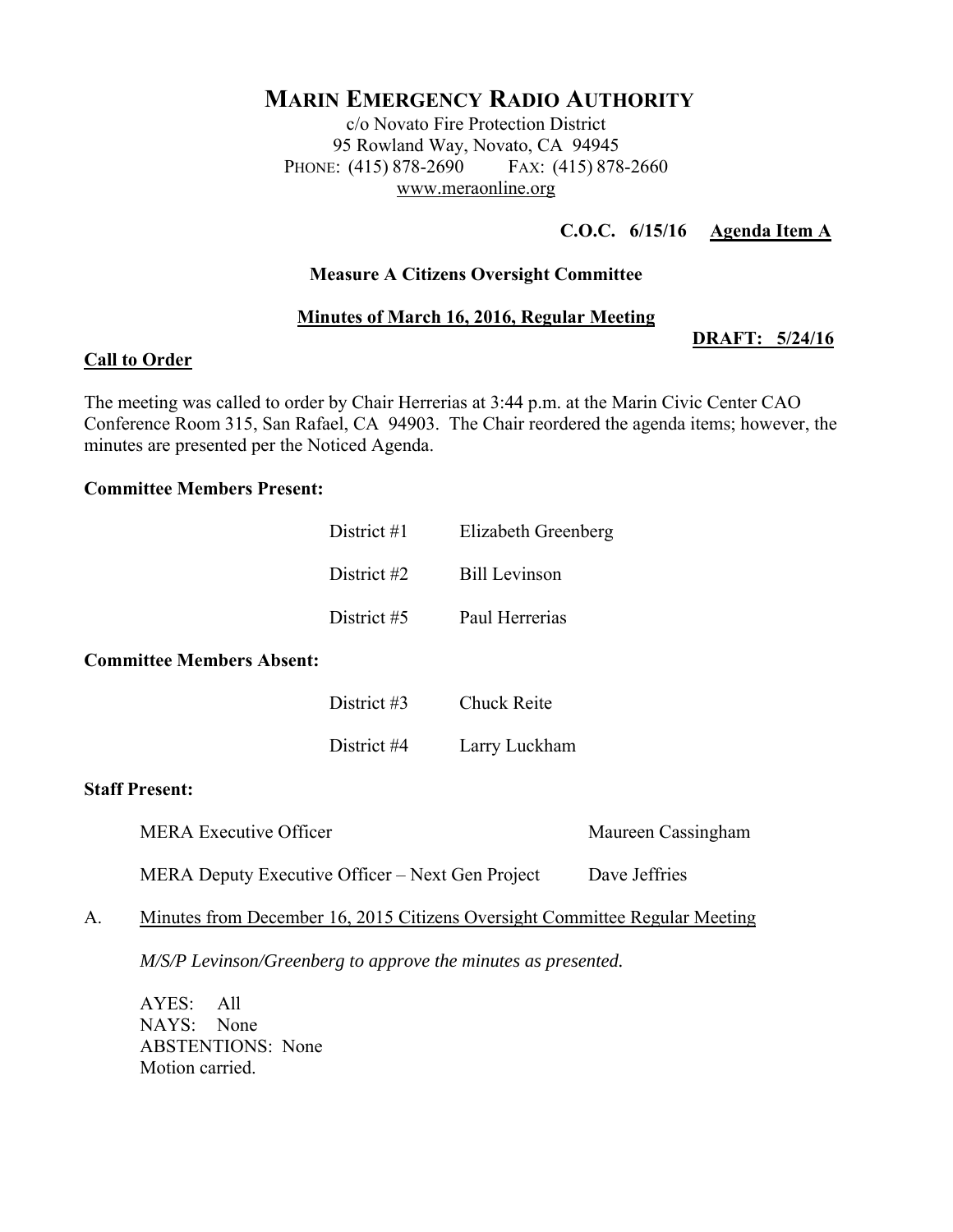### B. Update on Status of Next Gen System Project (Jeffries)

Jeffries presented his informational report noting the actions taken to advance the Project since the Committee's last meeting. The Lifecycle Recommendations and Coverage Analysis Workshop were critical components in the development of the RFP. How to extend the new System's useful life closer to the 20-year projection has been a major focus for MERA. The vendors will propose various options with attendant costs for extending System life.

Jeffries said there were 60 attendees at the Coverage Analyses Workshop. During the Workshop, Federal Engineering (FE) presented the current coverage maps and how coverage would be affected with the new 700 MHz System along with delivered audio quality. With higher audio quality levels, there were some areas with reduced coverage. However, most coverage remained the same. FE also presented maps with the addition of the four sites included in the Project Budget to show the impacts on coverage. The Corta Site, which had not been previously discussed, came up at the Workshop. It is located near the Marin and Sonoma County line and might be a good substitute for the Landfill Site and likely easier to develop in that it is not in proximity to any homes.

In response to Herrerias, Jeffries said we are also looking at two San Francisco sites, namely Sutro Tower and the Toll Plaza. MERA currently uses Sonoma Mt. and Bodega Bay as two of its sites. The new System will allow us to operate throughout the Bay Area by special mutual aid channels.

Levinson asked if MERA had been contacted by the County Office of Education. Jeffries said a letter from MCOE had been received and assigned to an Executive Board Subcommittee to meet with MCOE to explore their request for radios. 400 radios for MCOE and the 19 Districts are being requested. It remains unclear whether MCOE wants to use the current System or wait for Next Gen. Jeffries said MCOE current system is very old. He added that given the members outlay for MERA current System capital and operating costs, this may be a sticking point if MCOE does not agree to cost share. Next Gen capital costs will be paid for by the parcel tax; however, the members will still need to pay operating expenses.

Jeffries noted MERA is an emergency system not to be used for yard duty. During an event, police, fire, and public works users will put considerable demands on the system. He said it makes sense for the District Offices to communicate with MCOE. However, communications between the schools in each District to their District Offices is a more extensive configuration. Cassingham said the Subcommittee will have an operational/technical briefing on March 23, followed by a meeting with MCOE.

Jeffries said FE issued the draft RFP in early March, which is under review by MERA's Executive Board, Project Oversight Committee, Ops Working Group and DPW and MERA staff. Deadline for comments is March 20. Final comments will be presented to FE by the end of March. The final RFP draft will be presented to the Governing Board on April 27 and Board of Supervisors on May 3. Greenberg asked how many companies will be sent the RFP. Jeffries said the RFP will be posted on the County's website, consistent with legal posting requirements. He said there are 5-6 vendors qualified to respond to a project of this magnitude. Proposals will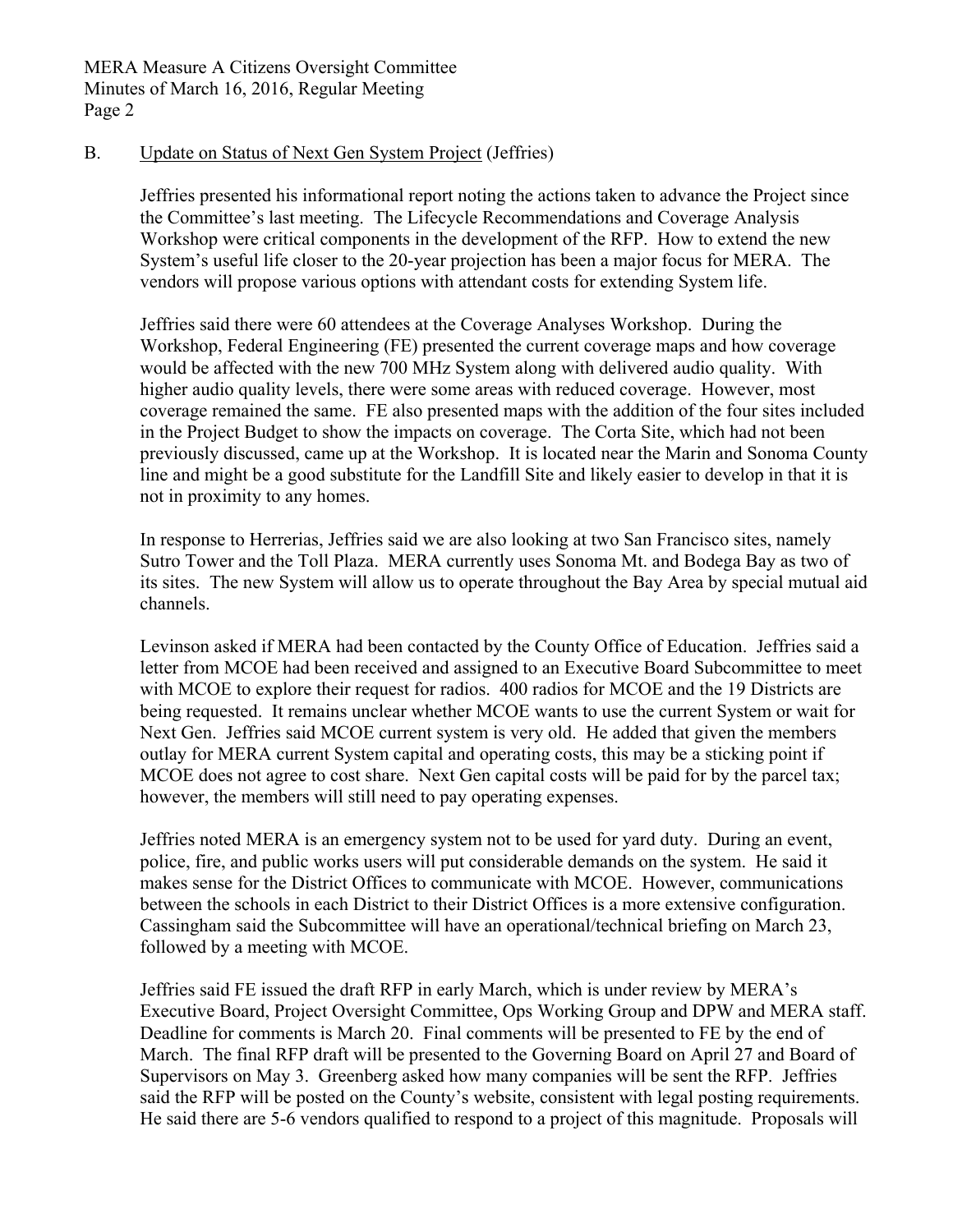be due by late July. From that date, the review process will extend into early October. Vendors will be interviewed. Technical responses will be reviewed separately from fees. A vendor will be selected and contracted by year's end.

Greenberg asked if there was a fixed format for the vendor responses. Jeffries said the format set forth in the RFP will provide for consistency of review as much as possible. For example, when a vendor is not on point or is unresponsive, they will be asked to provide other solutions or options. Herrerias asked if vendor selection by December 2016 is still doable with a Project completion date of October 2018. Jeffries said the schedule has been vetted by FE and staff, and confirmed as doable.

# C. Report on Next Gen System Project Financing (Cassingham)

Cassingham said the Financing Team has been assembled with the selection of U S Bank as Trustee on March 9 by the Executive Board. The Team has been working diligently since February 29 on the bond documents authorized by the Governing Board on February 24. The financing strategy is a combination of pay as you go with parcel taxes collected to date through construction and issuance of \$30M in bonds to fund the \$40M Project cost.

Cassingham said given current historically low interest rates, MERA is expediting bond issuance to capture the present 2.5% interest rates, including costs of issuance. She added that this financing is very straightforward and secured by a first year history of Parcel Tax collections, a Validation Action by Marin Superior Court confirming the legality of Measure A and Marin's strong tax base and economy. She noted the proposed financing schedule attached to her staff report for further reference.

# D. Report on Draft Measure A Special Parcel Tax Fiscal Year 2015-16 Annual Report

Cassingham reviewed the draft Annual Report format the Committee will be asked to act on subsequent to the end of the fiscal year. This is informational only and does not contain at this time the 2,000+ pages of individual parcel levies for the fiscal year. This Report will be prepared by NBS and MERA staff. In response to Greenberg, Cassingham said the Annual Tax Administration Service is \$14,000. In addition to the Annual Report, the Committee will review the Annual Independent Compliance Audit which will be performed by MERA's Auditor, Maher Accountancy.

Greenberg asked if the number of Low-Income Senior Exemptions are expected to level out. Cassingham said that is unknown at this point given the more extensive outreach being undertaken by MERA in Year Two of Measure A. In addition to Media Advisories and outreach through MERA members, senior organizations in the County are being contacted and provided FAQs and applications. Jeffries said these efforts should achieve nearly all of the likely applicants who must apply annually for the exemption. Cassingham noted that income eligibility is subject to change year-to-year based on HUD Household Income Guidelines.

Herrerias asked how much MERA was spending to get the word out. Jeffries said staff costs and copying were modest and most of the outreach materials content is easily updatable.